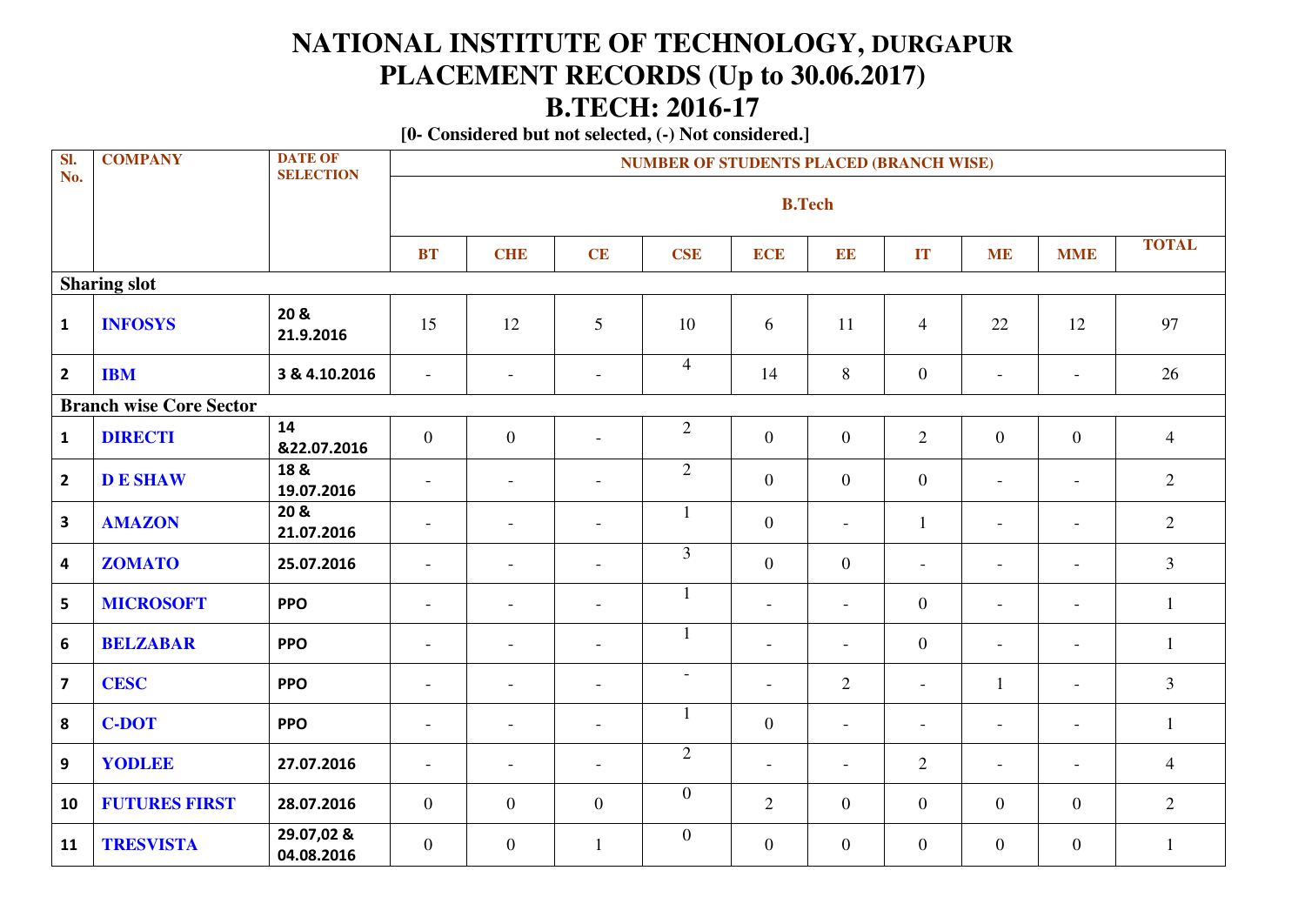| $\overline{\mathbf{S}}$<br>No. | <b>COMPANY</b>                      | <b>DATE OF</b><br><b>SELECTION</b> |                          |                          |                          | <b>NUMBER OF STUDENTS PLACED (BRANCH WISE)</b> |                          |                          |                          |                          |                          |                |
|--------------------------------|-------------------------------------|------------------------------------|--------------------------|--------------------------|--------------------------|------------------------------------------------|--------------------------|--------------------------|--------------------------|--------------------------|--------------------------|----------------|
|                                |                                     |                                    |                          |                          |                          |                                                | <b>B.Tech</b>            |                          |                          |                          |                          |                |
|                                |                                     |                                    | BT                       | <b>CHE</b>               | <b>CIV</b>               | <b>CSE</b>                                     | <b>ECE</b>               | EE                       | IT                       | <b>ME</b>                | <b>MME</b>               | <b>TOTAL</b>   |
| 12                             | <b>SHAPOORJI</b><br><b>PALLONJI</b> | 4.8.2016                           | $\overline{a}$           | $\blacksquare$           | 3                        | $\overline{\phantom{a}}$                       | $\overline{\phantom{a}}$ | $\overline{\phantom{a}}$ | $\overline{\phantom{a}}$ | $\blacksquare$           | $\overline{\phantom{a}}$ | $\overline{3}$ |
| 13                             | <b>TATA METALIKS</b>                | 04 &<br>05.08.2016                 | $\sim$                   | $\blacksquare$           | $\overline{\phantom{a}}$ | $\overline{\phantom{a}}$                       | $\overline{\phantom{a}}$ | $\mathbf{1}$             | $\overline{a}$           | $\overline{0}$           | $\mathbf{1}$             | $\overline{2}$ |
| 14                             | <b>MU SIGMA</b>                     | 06 &<br>19.08.2016                 | $\overline{3}$           | $\overline{3}$           | $\overline{0}$           | $\mathbf{1}$                                   | $\overline{2}$           | $\mathbf{1}$             | $\overline{3}$           | $\overline{3}$           | $\overline{3}$           | 19             |
| 15                             | <b>TECHRACERS</b>                   | 06.08.2016                         | $\sim$                   | $\blacksquare$           | $\equiv$                 | $\overline{2}$                                 | $\overline{3}$           | $\boldsymbol{0}$         | $\overline{2}$           | $\blacksquare$           | $\blacksquare$           | $\overline{7}$ |
| 16                             | <b>MPHASIS</b>                      | 08.08.2016                         | $\blacksquare$           | $\blacksquare$           | $\blacksquare$           | $\overline{4}$                                 | $\overline{2}$           | $\mathbf{1}$             | $\overline{4}$           | $\overline{\phantom{a}}$ | $\blacksquare$           | 11             |
| 17                             | <b>FUSION CHARTS</b>                | 9&<br>10.08.2016                   | $\overline{0}$           | $\overline{0}$           | $\overline{0}$           | $\overline{0}$                                 | $\overline{0}$           | $\boldsymbol{0}$         | $\mathbf{1}$             | $\mathbf{0}$             | $\overline{0}$           | $\mathbf{1}$   |
| 18                             | <b>DRISHTI</b><br><b>SOFTWARES</b>  | 10 &<br>11.8.2016                  | $\sim$                   | $\overline{\phantom{a}}$ | $\overline{\phantom{a}}$ | $\overline{2}$                                 | $\overline{\phantom{a}}$ | $\overline{\phantom{a}}$ | $\mathbf{1}$             | $\overline{\phantom{a}}$ | $\overline{\phantom{a}}$ | $\overline{3}$ |
| 19                             | <b>ZS ASSOCIATES</b>                | 10 &<br>16.08.2016                 | $\overline{0}$           | $\mathbf{1}$             | $\theta$                 | $\mathbf{1}$                                   | $\theta$                 | $\boldsymbol{0}$         | $\Omega$                 | $\overline{0}$           | $\Omega$                 | $\overline{2}$ |
| 20                             | <b>P.W.C.</b>                       | 11.8 &<br>15.9.2016                | $\overline{\phantom{a}}$ | $\overline{\phantom{a}}$ | $\overline{\phantom{a}}$ | $\overline{2}$                                 | $\overline{4}$           | $\overline{3}$           | 6                        | $\tau$                   | $\equiv$                 | 22             |
| 21                             | <b>ORACLE</b><br><b>APPLICATION</b> | 13 &<br>17.08.2016                 | $\overline{\phantom{a}}$ | $\overline{\phantom{a}}$ | $\overline{\phantom{a}}$ | $\overline{3}$                                 | $\mathbf{1}$             | $\mathbf{0}$             | $\overline{2}$           | $\overline{0}$           | $\overline{\phantom{a}}$ | 6              |
| 22                             | <b>L&amp;T ECC</b>                  | 16 &<br>17.08.2016                 | $\overline{\phantom{a}}$ | $\overline{\phantom{a}}$ | $5\overline{)}$          | $\overline{\phantom{a}}$                       | $\overline{3}$           | 5                        | $\overline{\phantom{a}}$ | $\mathbf{1}$             | $\overline{0}$           | 14             |
| 23                             | <b>AMDOCS</b>                       | 22 &<br>23.08.2016                 | $\blacksquare$           | $\blacksquare$           | $\blacksquare$           | $\overline{3}$                                 | $\overline{2}$           | $\mathcal{L}$            | 8                        | $\overline{\phantom{a}}$ | $\equiv$                 | 13             |
| 24                             | <b>QUALCOMM</b>                     | 23 &<br>24.08.2016                 | $\blacksquare$           | $\blacksquare$           | $\blacksquare$           | $\mathbf{1}$                                   | $\mathbf{0}$             | $\mathbf{1}$             | $\mathbf{1}$             | $\overline{\phantom{a}}$ | $\blacksquare$           | $\overline{3}$ |
| 25                             | <b>MAQ SOFTWARE</b>                 | 26 &<br>29.08.2016                 | $\overline{\phantom{a}}$ | $\overline{a}$           | $\overline{a}$           | $\overline{4}$                                 | $\overline{\phantom{a}}$ | $\blacksquare$           | 6                        | $\overline{\phantom{a}}$ | $\blacksquare$           | 10             |
| 26                             | <b>SMARTPRIX</b>                    | 29 &<br>30.08.2016                 | $\overline{\phantom{a}}$ | $\blacksquare$           | $\blacksquare$           | $\overline{0}$                                 | $\mathbf{0}$             | $\blacksquare$           | $\mathbf{0}$             | $\overline{\phantom{a}}$ | $\blacksquare$           | $\overline{0}$ |
| 27                             | <b>POLARIS</b><br><b>INTELLECT</b>  | 30.08 &<br>7.9.2016                |                          |                          |                          | $\mathbf{1}$                                   | $\overline{7}$           | $\overline{\phantom{0}}$ | $\overline{0}$           | $\overline{\phantom{a}}$ | $\overline{\phantom{a}}$ | 8              |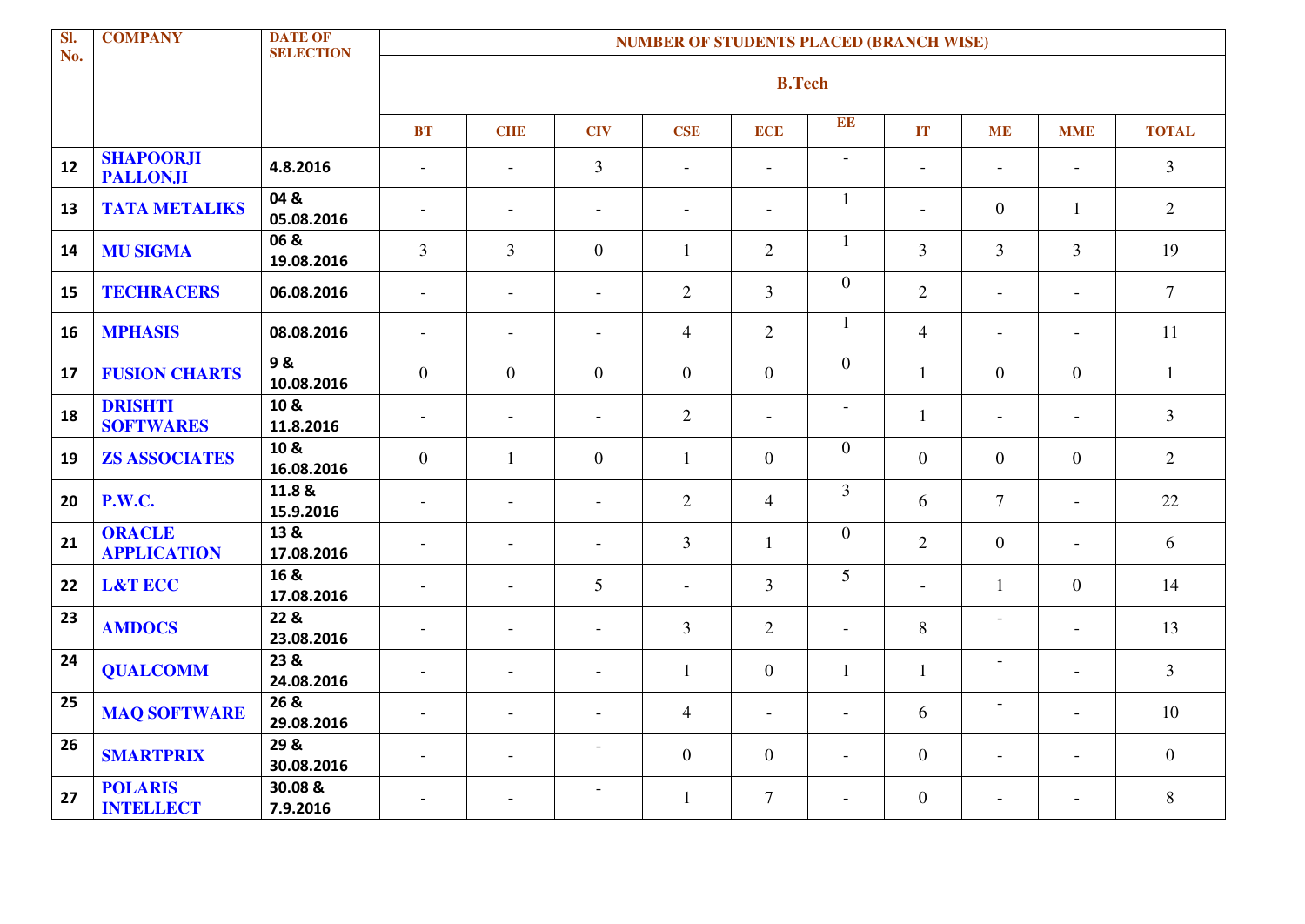| Sl.<br>No. | <b>COMPANY</b>                        | <b>DATE OF</b><br><b>SELECTION</b> |                          |                          |                          | <b>NUMBER OF STUDENTS PLACED (BRANCH WISE)</b> |                          |                          |                          |                          |                          |                |
|------------|---------------------------------------|------------------------------------|--------------------------|--------------------------|--------------------------|------------------------------------------------|--------------------------|--------------------------|--------------------------|--------------------------|--------------------------|----------------|
|            |                                       |                                    |                          |                          |                          |                                                | <b>B.Tech</b>            |                          |                          |                          |                          |                |
|            |                                       |                                    | <b>BT</b>                | <b>CHE</b>               | <b>CIV</b>               | <b>CSE</b>                                     | <b>ECE</b>               | EE                       | IT                       | <b>ME</b>                | <b>MME</b>               | <b>TOTAL</b>   |
| 28         | <b>FACTSET</b>                        | 01&<br>02.9.2016                   | $\overline{\phantom{a}}$ | $\overline{a}$           | $\blacksquare$           | $\overline{4}$                                 | $\mathbf{1}$             | $\overline{\phantom{a}}$ | $\overline{2}$           | $\overline{\phantom{a}}$ | $\blacksquare$           | $\overline{7}$ |
| 29         | <b>WIPRO</b>                          | 03 &<br>04.09.2016                 | $\sim$                   | $\blacksquare$           | $\blacksquare$           | $\overline{4}$                                 | 3                        | $\mathbf{1}$             | 5                        | $-$                      | $\overline{\phantom{a}}$ | 13             |
| 30         | <b>ORACLE (OFSS)</b>                  | 13.8 &<br>7.9.2016                 | $\overline{\phantom{a}}$ | $\blacksquare$           | $\overline{\phantom{a}}$ | $\mathfrak{Z}$                                 | $\overline{2}$           | $\mathfrak{Z}$           | $\overline{7}$           | 2                        | $\overline{\phantom{a}}$ | 17             |
| 31         | <b>VERIZON</b>                        | 8.9.2016                           | $\sim$                   | $\blacksquare$           | $\overline{\phantom{a}}$ | $\boldsymbol{0}$                               | $\overline{2}$           | $\boldsymbol{0}$         | $\mathbf{0}$             | $-$                      | $\overline{\phantom{a}}$ | 2              |
| 32         | <b>AXIS BANK</b>                      | 9.9.2016                           | $\overline{\phantom{a}}$ | $\overline{a}$           | $\overline{\phantom{a}}$ | $\boldsymbol{0}$                               | $\mathbf{1}$             | $\mathbf{1}$             | $\overline{0}$           | $\blacksquare$           | $\blacksquare$           | $\overline{2}$ |
| 33         | <b>TATA MOTORS</b>                    | 10 &<br>12.9.2016                  | $\overline{\phantom{a}}$ | $\overline{\phantom{a}}$ | $\overline{\phantom{a}}$ | $\overline{\phantom{a}}$                       | $\overline{\phantom{a}}$ | $\mathfrak{Z}$           | $\overline{\phantom{a}}$ | $\overline{4}$           | $\overline{\phantom{a}}$ | $\overline{7}$ |
| 34         | <b>NRI FINTECH</b>                    | 12.9.2016                          | $\sim$                   | $\overline{\phantom{a}}$ | $\overline{\phantom{a}}$ | $\overline{0}$                                 | $\mathbf{0}$             | $\overline{\phantom{a}}$ | $\overline{2}$           | $\overline{\phantom{a}}$ | $\overline{\phantom{a}}$ | 2              |
| 35         | <b>SAINT GOBAIN</b>                   | 14.9.2016                          | $\overline{\phantom{a}}$ | -1                       | $\overline{0}$           | $\overline{\phantom{a}}$                       | $\overline{\phantom{a}}$ | $\overline{\phantom{a}}$ | $\overline{\phantom{a}}$ | $\mathbf{1}$             | $\overline{\phantom{a}}$ | 2              |
| 36         | <b>VE</b><br><b>COMMERCIAL</b>        | 16.9.2016                          | $\sim$                   | $\blacksquare$           | $\blacksquare$           | $\overline{\phantom{a}}$                       | $\overline{\phantom{a}}$ | $\overline{\phantom{a}}$ | $\blacksquare$           | $\overline{4}$           | $\overline{\phantom{a}}$ | $\overline{4}$ |
| 37         | <b>CAPGEMINI</b>                      | 19,26,27.9.20<br>16                | $\sim$                   | $\blacksquare$           | $\blacksquare$           | $\mathbf{1}$                                   | $\overline{4}$           | $\mathbf{1}$             | $\overline{3}$           | $\overline{\phantom{a}}$ | $\overline{\phantom{a}}$ | 9              |
| 38         | <b>INCTURE</b><br><b>TECHNOLOGIES</b> | 24.9.2016                          | $\overline{\phantom{a}}$ | $\overline{\phantom{a}}$ | $\overline{\phantom{a}}$ | $\overline{0}$                                 | $\mathbf{0}$             | $\overline{\phantom{a}}$ | $\overline{\phantom{a}}$ | $\mathbf{1}$             | $\overline{\phantom{a}}$ | 1              |
| 39         | <b>VEDANTA</b>                        | 27.09.2016                         | $\sim$                   | $\overline{4}$           | $\overline{0}$           | $\overline{0}$                                 | $\mathbf{0}$             | $\mathfrak{Z}$           | $\overline{\phantom{a}}$ | $\overline{4}$           | $\overline{3}$           | 14             |
| 40         | <b>HSBC</b>                           | 27 &<br>30.9.2016                  | $\overline{\phantom{a}}$ | $\blacksquare$           | $\overline{\phantom{a}}$ | $\overline{0}$                                 | $\boldsymbol{0}$         | $\overline{\phantom{a}}$ | $\overline{0}$           | $\blacksquare$           | $\overline{\phantom{a}}$ | $\overline{0}$ |
| 41         | <b>FORTITUDE</b>                      | 1.10.2016                          | $\boldsymbol{0}$         | $\mathbf{0}$             | $\overline{0}$           | $\overline{0}$                                 | $\mathbf{1}$             | $\mathbf{0}$             | $\overline{0}$           | $\boldsymbol{0}$         | -1                       | $\overline{2}$ |
| 42         | <b>CUMMINS INDIA</b>                  | 18.10.2016                         | $\overline{\phantom{a}}$ | $\overline{\phantom{a}}$ | $\overline{\phantom{a}}$ | $\overline{\phantom{a}}$                       | $\overline{\phantom{a}}$ | $\overline{\phantom{a}}$ | $\overline{\phantom{a}}$ | $\boldsymbol{0}$         | $\overline{\phantom{a}}$ | $\overline{0}$ |
| 43         | <b>MNDASTUR</b>                       | 18 &<br>22.10.2016                 | $\overline{\phantom{a}}$ | $\mathbf{1}$             | $\overline{0}$           | $\overline{\phantom{a}}$                       | $\overline{\phantom{a}}$ | $\boldsymbol{0}$         | $\overline{\phantom{a}}$ | $\overline{0}$           | $\overline{2}$           | $\overline{3}$ |
| 44         | <b>CGI</b>                            | 19 &<br>21.10.2016                 | $\boldsymbol{0}$         | $\overline{0}$           | $\overline{0}$           | $\mathbf{0}$                                   | $\tau$                   | $\boldsymbol{0}$         | $\mathbf{1}$             | $\mathbf{1}$             | $\overline{0}$           | 9              |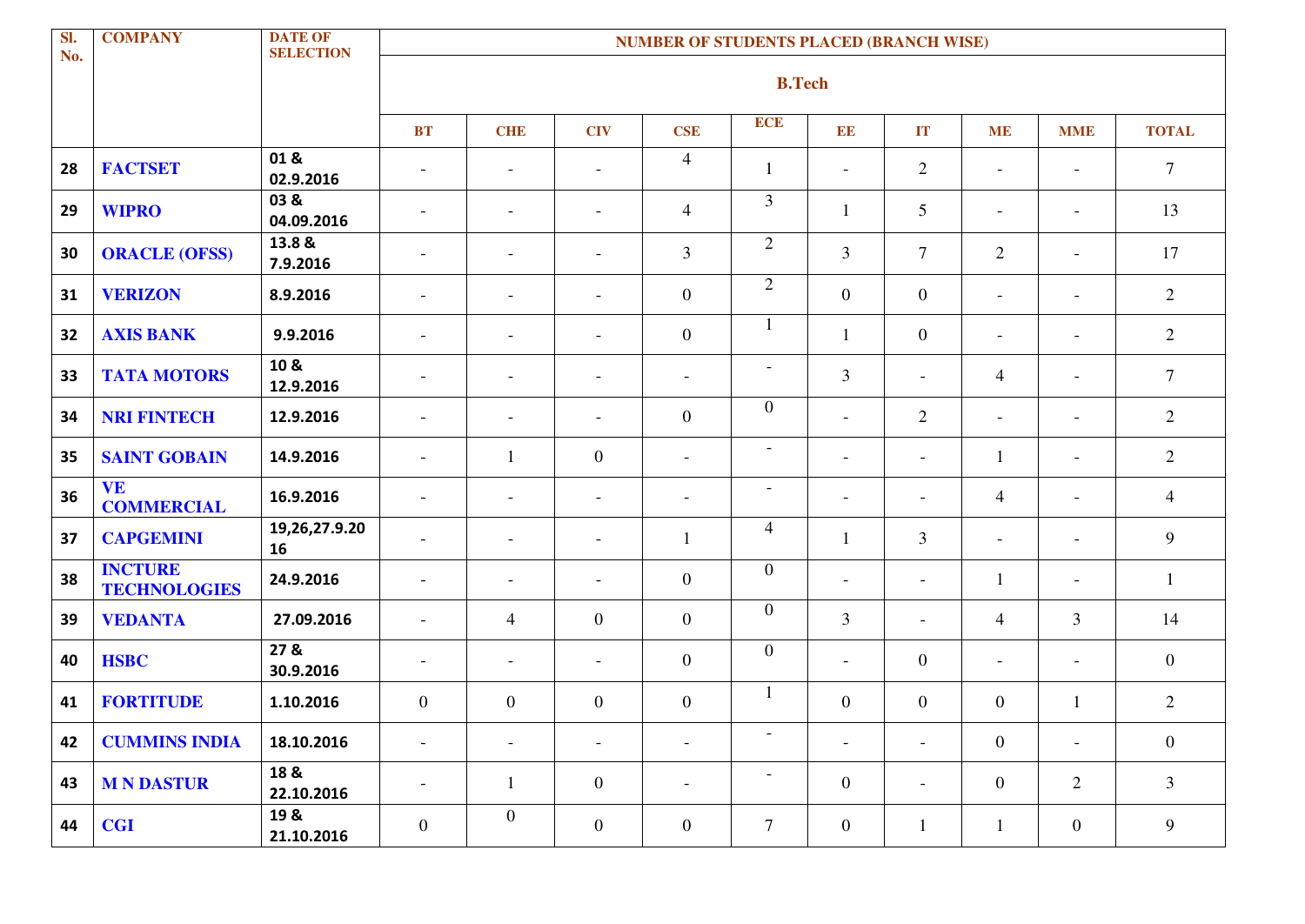| SI.<br>No. | <b>COMPANY</b>                           | <b>DATE OF</b><br><b>SELECTION</b> |                          |                          |                          | <b>NUMBER OF STUDENTS PLACED (BRANCH WISE)</b> |                          |                          |                          |                              |                          |                |
|------------|------------------------------------------|------------------------------------|--------------------------|--------------------------|--------------------------|------------------------------------------------|--------------------------|--------------------------|--------------------------|------------------------------|--------------------------|----------------|
|            |                                          |                                    |                          |                          |                          |                                                | <b>B.Tech</b>            |                          |                          |                              |                          |                |
|            |                                          |                                    | <b>BT</b>                | <b>CHE</b>               | <b>CIV</b>               | <b>CSE</b>                                     | <b>ECE</b>               | EE                       | IT                       | <b>ME</b>                    | <b>MME</b>               | <b>TOTAL</b>   |
| 45         | <b>NEXGEN</b>                            | 23 &<br>24.10.2016                 | $\overline{\phantom{a}}$ | $\overline{\phantom{a}}$ | $\overline{\phantom{a}}$ | $\overline{\phantom{a}}$                       | $\sqrt{2}$               | $\overline{\phantom{a}}$ | $\overline{\phantom{a}}$ | $\qquad \qquad \blacksquare$ | $\overline{\phantom{a}}$ | $\overline{2}$ |
| 46         | <b>ABB</b>                               | 23.10&7.11.2<br>016                | $\overline{\phantom{a}}$ | $\overline{\phantom{a}}$ | $\overline{\phantom{a}}$ | $\overline{\phantom{a}}$                       | $\overline{0}$           | 1                        | $\overline{\phantom{a}}$ | $\overline{\phantom{a}}$     | $\overline{\phantom{a}}$ | $\mathbf{1}$   |
| 47         | <b>MAHINDRA &amp;</b><br><b>MAHINDRA</b> | 24 &<br>25.10.2016                 | $\overline{\phantom{a}}$ | $\overline{\phantom{a}}$ | $\overline{\phantom{a}}$ | $\overline{0}$                                 | $\boldsymbol{0}$         | $\overline{4}$           | $\overline{\phantom{a}}$ | $\mathbf{1}$                 | $\overline{\phantom{a}}$ | 5              |
| 48         | <b>FIAT</b>                              | 9.11.2016                          | $\overline{\phantom{a}}$ | $\overline{\phantom{a}}$ | $\overline{\phantom{a}}$ | $\overline{\phantom{a}}$                       | $\overline{\phantom{a}}$ | $\overline{\phantom{a}}$ | $\overline{\phantom{a}}$ | $\mathbf{0}$                 | $\overline{\phantom{a}}$ | $\overline{0}$ |
| 49         | <b>DYNAMIC</b><br><b>DIGITAL</b>         | 11.11.2016                         | $\overline{\phantom{a}}$ | $\overline{\phantom{a}}$ | $\overline{\phantom{a}}$ | $\overline{0}$                                 | $\overline{\phantom{a}}$ | $\overline{\phantom{a}}$ | $\overline{0}$           | $\overline{\phantom{a}}$     | $\overline{\phantom{a}}$ | $\overline{0}$ |
| 50         | <b>MAHINDRA</b><br><b>COMVIVA</b>        | 16.11.2016 &<br>27.01.2017         | $\overline{\phantom{a}}$ | $\overline{\phantom{a}}$ | $\overline{\phantom{a}}$ | $\overline{0}$                                 | $\mathbf{1}$             | $\overline{\phantom{a}}$ | $\overline{0}$           | $\overline{\phantom{a}}$     | $\overline{\phantom{a}}$ |                |
| 51         | <b>ELEGANTSHIP</b>                       | 17.11.2016                         | $\overline{\phantom{a}}$ | $\overline{\phantom{a}}$ | $\overline{\phantom{a}}$ | $\overline{\phantom{a}}$                       | $\overline{\phantom{a}}$ | $\overline{\phantom{a}}$ | $\sim$                   | $\overline{4}$               | $\overline{\phantom{a}}$ | $\overline{4}$ |
| 52         | <b>AAKASH</b><br><b>INSTITUTE</b>        | 18 &<br>26.11.2016                 | 1                        | $\boldsymbol{0}$         | $\overline{0}$           | $\overline{0}$                                 | $\boldsymbol{0}$         | $\mathbf{0}$             | $\overline{0}$           | $\mathbf{0}$                 | $\overline{0}$           | 1              |
| 53         | <b>HERO</b><br><b>MOTOCORP</b>           | 21.11.2016                         | $\overline{\phantom{a}}$ | $\overline{\phantom{a}}$ | $\overline{\phantom{a}}$ | $\overline{\phantom{a}}$                       | $\overline{\phantom{a}}$ | $\overline{\phantom{a}}$ | $\overline{\phantom{a}}$ | 3                            | $\overline{\phantom{a}}$ | $\overline{3}$ |
| 54         | <b>PATHFINDER</b>                        | 30.11.2016                         | 3                        | $\boldsymbol{0}$         | $\overline{0}$           | $\overline{0}$                                 | $\overline{0}$           | $\boldsymbol{0}$         | $\overline{0}$           | $\mathbf{1}$                 | $\overline{0}$           | $\overline{4}$ |
| 55         | <b>EXIDE</b>                             | 05.12.2016                         | $\overline{\phantom{a}}$ | $\overline{\phantom{a}}$ | $\overline{\phantom{a}}$ | $\overline{\phantom{a}}$                       | $\overline{\phantom{a}}$ | $\mathbf{1}$             | $\overline{\phantom{a}}$ | 1                            | $\overline{\phantom{a}}$ | 2              |
| 56         | <b>IDEA CELLULAR</b>                     | 09&<br>19.12.2016                  | $\overline{\phantom{a}}$ | $\overline{\phantom{a}}$ | $\overline{\phantom{a}}$ | $\overline{\phantom{a}}$                       | 3                        | $\overline{\phantom{a}}$ | $\overline{\phantom{a}}$ | $\overline{\phantom{a}}$     | $\overline{\phantom{a}}$ | $\overline{3}$ |
| 57         | <b>CONCEPT</b><br><b>EDUCATION</b>       | 16.12.2016                         | $\overline{0}$           | $\mathbf{0}$             | $\overline{0}$           | $\overline{\phantom{a}}$                       | $\overline{\phantom{a}}$ | $\overline{\phantom{a}}$ | $\overline{0}$           | $\overline{0}$               | $\overline{0}$           | $\overline{0}$ |
| 58         | <b>PRADAN</b>                            | 20.12.2016                         | 9                        | 1                        | $\overline{0}$           | $\overline{0}$                                 | $\mathbf{0}$             | $\overline{0}$           | $\overline{0}$           | 1                            |                          | 12             |
| 59         | <b>ANGLO EASTERN</b>                     | 22.12.2016 &<br>10.03.2017         | $\overline{\phantom{a}}$ | $\overline{\phantom{a}}$ | $\overline{\phantom{a}}$ | $\overline{\phantom{a}}$                       | $\mathbf{0}$             | $\boldsymbol{0}$         | $\overline{\phantom{a}}$ | $\mathbf{1}$                 | $\overline{\phantom{a}}$ | 1              |
| 60         | <b>VISA STEEL</b>                        | 23.12.2016                         | $\overline{\phantom{a}}$ | $\overline{\phantom{a}}$ | $\overline{\phantom{a}}$ | $\overline{\phantom{a}}$                       | $\boldsymbol{0}$         | $\overline{\phantom{a}}$ | $\overline{\phantom{a}}$ | $\overline{\phantom{a}}$     | $\mathfrak{Z}$           | 3              |
| 61         | <b>TATA TINPLATE</b>                     | 02.01.2017                         | $\overline{\phantom{a}}$ | 1                        | $\overline{\phantom{a}}$ | $\overline{\phantom{a}}$                       | $\overline{\phantom{a}}$ | $\overline{\phantom{a}}$ |                          | $\mathbf{1}$                 | 1                        | 3              |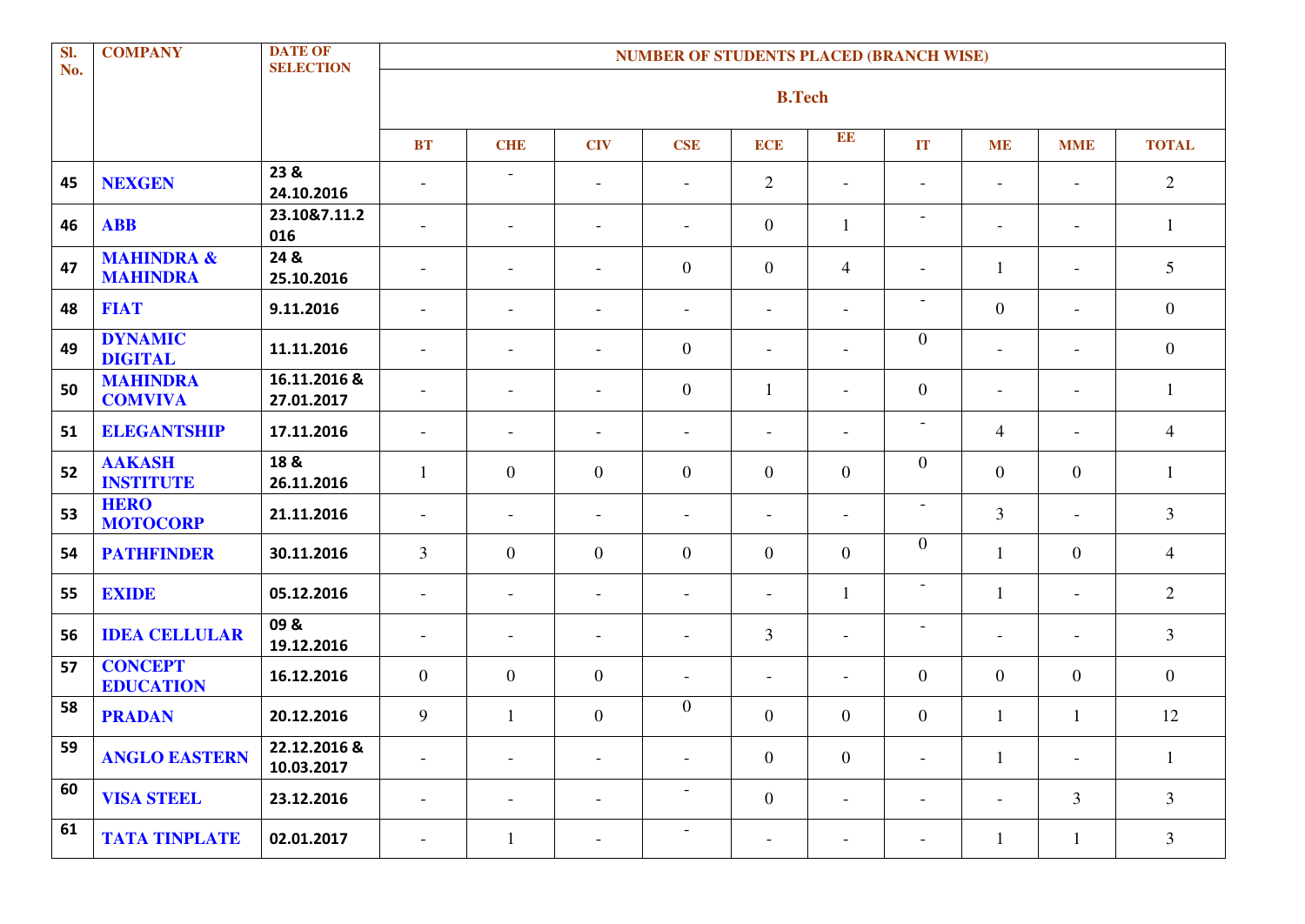| SI. | <b>COMPANY</b>                         | <b>DATE OF</b>         | <b>NUMBER OF STUDENTS PLACED (BRANCH WISE)</b> |                          |                          |                          |                          |                          |                          |                          |                |                  |  |
|-----|----------------------------------------|------------------------|------------------------------------------------|--------------------------|--------------------------|--------------------------|--------------------------|--------------------------|--------------------------|--------------------------|----------------|------------------|--|
| No. |                                        | <b>SELECTION</b>       |                                                |                          |                          |                          | <b>B.Tech</b>            |                          |                          |                          |                |                  |  |
|     |                                        |                        | <b>BT</b>                                      | <b>CHE</b>               | <b>CIV</b>               | <b>CSE</b>               | <b>ECE</b>               | EE                       | IT                       | <b>ME</b>                | <b>MME</b>     | <b>TOTAL</b>     |  |
| 62  | <b>WEATHERFORD</b>                     | 03.01 &<br>13.02.2017  | $\sim$                                         | $\overline{\phantom{a}}$ | $\overline{a}$           | $\equiv$                 | $\overline{a}$           | $\overline{0}$           | $\sim$                   | $\overline{0}$           | $\overline{a}$ | $\overline{0}$   |  |
| 63  | <b>THERMAX</b>                         | 05 &<br>06.01.2017     | $\sim$                                         | $\blacksquare$           | $\overline{\phantom{a}}$ | $\overline{\phantom{a}}$ | $\overline{\phantom{a}}$ | $\overline{a}$           | $\blacksquare$           | $\mathbf{1}$             | $\blacksquare$ | $\mathbf{1}$     |  |
| 64  | <b>VERSE</b>                           | 06.01.2017             | $\overline{\phantom{a}}$                       | $\overline{a}$           | $\overline{a}$           | 1                        | $\overline{0}$           | $\overline{0}$           | $\overline{0}$           | $\overline{a}$           | $\blacksquare$ | 1                |  |
| 65  | <b>UTTAM GALVA</b>                     | 09.01.2017             | $\overline{a}$                                 | $\overline{2}$           | $\overline{\phantom{a}}$ | $\overline{\phantom{a}}$ | $\overline{\phantom{a}}$ | $\overline{0}$           | $\overline{a}$           | $\overline{0}$           | $\overline{0}$ | $\overline{2}$   |  |
| 66  | <b>SAMSUNG R&amp;D</b>                 | 09&<br>10.01.2017      | $\overline{\phantom{a}}$                       | $\blacksquare$           | $\overline{\phantom{a}}$ | $\overline{3}$           | $\overline{0}$           | $\overline{a}$           | $\overline{0}$           | $\blacksquare$           | $\overline{a}$ | $\overline{3}$   |  |
| 67  | <b>HALDIA</b><br><b>PETROCHEMICALS</b> | 12.01.2017             | $\blacksquare$                                 | $\overline{4}$           | $\mathbf{1}$             | $\equiv$                 | $\overline{\phantom{a}}$ | $\overline{0}$           | $\blacksquare$           | 2                        | $\overline{0}$ | $\overline{7}$   |  |
| 68  | <b>VODAFONE</b>                        | 18.01.2017             | $\overline{a}$                                 | $\overline{a}$           | $\overline{\phantom{a}}$ | $\overline{0}$           | $\overline{0}$           | $\blacksquare$           | $\overline{0}$           | $\blacksquare$           | $\overline{a}$ | $\overline{0}$   |  |
| 69  | <b>HUAWEI</b><br><b>TECHNOLOGIES</b>   | 24.01 &<br>03.02.2017  | $\sim$                                         | $\overline{a}$           | $\overline{a}$           | $\boldsymbol{0}$         | $\boldsymbol{0}$         | $\overline{\phantom{a}}$ | $\overline{a}$           | $\overline{\phantom{a}}$ | $\overline{a}$ | $\boldsymbol{0}$ |  |
| 70  | <b>VIA.COM</b>                         | 23 &<br>24.01.2017     | $\overline{\phantom{a}}$                       | $\overline{a}$           | L.                       | $\overline{2}$           | $\overline{\phantom{a}}$ | $\overline{a}$           | $\mathbf{1}$             | $\overline{a}$           | $\overline{a}$ | $\overline{3}$   |  |
| 71  | <b>LINDE</b>                           | 02.02.2017             | $\blacksquare$                                 | $\mathbf{1}$             | $\overline{\phantom{a}}$ | $\blacksquare$           | $\overline{\phantom{a}}$ | $\overline{\phantom{a}}$ | $\sim$                   | $\overline{2}$           | $\sim$         | $\overline{3}$   |  |
| 72  | <b>ADOBE SYSTEMS</b>                   | 15.02.2017             | $\sim$                                         | $\overline{a}$           | $\overline{\phantom{a}}$ | $\overline{\phantom{a}}$ | $\overline{0}$           | $\blacksquare$           | $\overline{0}$           | $\blacksquare$           | $\equiv$       | $\overline{0}$   |  |
| 73  | <b>MJUNCTION</b>                       | 16 &<br>17.02.2017     | $\overline{\phantom{a}}$                       | $\blacksquare$           | $\overline{\phantom{a}}$ | $\mathbf{1}$             | $\overline{0}$           | $\overline{\phantom{a}}$ | $\overline{0}$           | $\overline{\phantom{a}}$ | $\blacksquare$ | $\mathbf{1}$     |  |
| 74  | <b>BPCL</b>                            | 20, 21 &<br>22.02.2017 | $\sim$                                         | $\blacksquare$           | 1                        | $\overline{\phantom{a}}$ |                          | $\overline{\phantom{a}}$ | $\overline{\phantom{a}}$ | 2                        | $\equiv$       | $\overline{3}$   |  |
| 75  | <b>REAL IMAGE</b>                      | 08<br>&17.02.2017      | $\overline{\phantom{a}}$                       | $\overline{a}$           | $\overline{\phantom{a}}$ | $\overline{0}$           | $\overline{\phantom{a}}$ | $\overline{\phantom{a}}$ | $\overline{0}$           | $\blacksquare$           | $\equiv$       | $\overline{0}$   |  |
| 76  | <b>BRIDGE &amp; ROOF</b>               | 16.02.2017             | $\blacksquare$                                 | $\overline{a}$           | $\overline{3}$           | $\blacksquare$           | $\overline{\phantom{a}}$ | $\overline{\phantom{a}}$ | $\overline{a}$           | 2                        | $\overline{a}$ | 5                |  |
| 77  | <b>OMICS</b>                           | 23.02.2017             | 5                                              | $\sim$                   | $\overline{\phantom{a}}$ | $\sim$                   | $\overline{\phantom{a}}$ | L,                       | $\overline{a}$           | $\overline{\phantom{a}}$ | $\equiv$       | 5                |  |
| 78  | <b>DBS</b>                             | 27.02.2017             | $\overline{0}$                                 | $\overline{0}$           | $\theta$                 | $\boldsymbol{0}$         | $\overline{0}$           | $\overline{0}$           | $\overline{0}$           | $\overline{0}$           | $\overline{0}$ | $\boldsymbol{0}$ |  |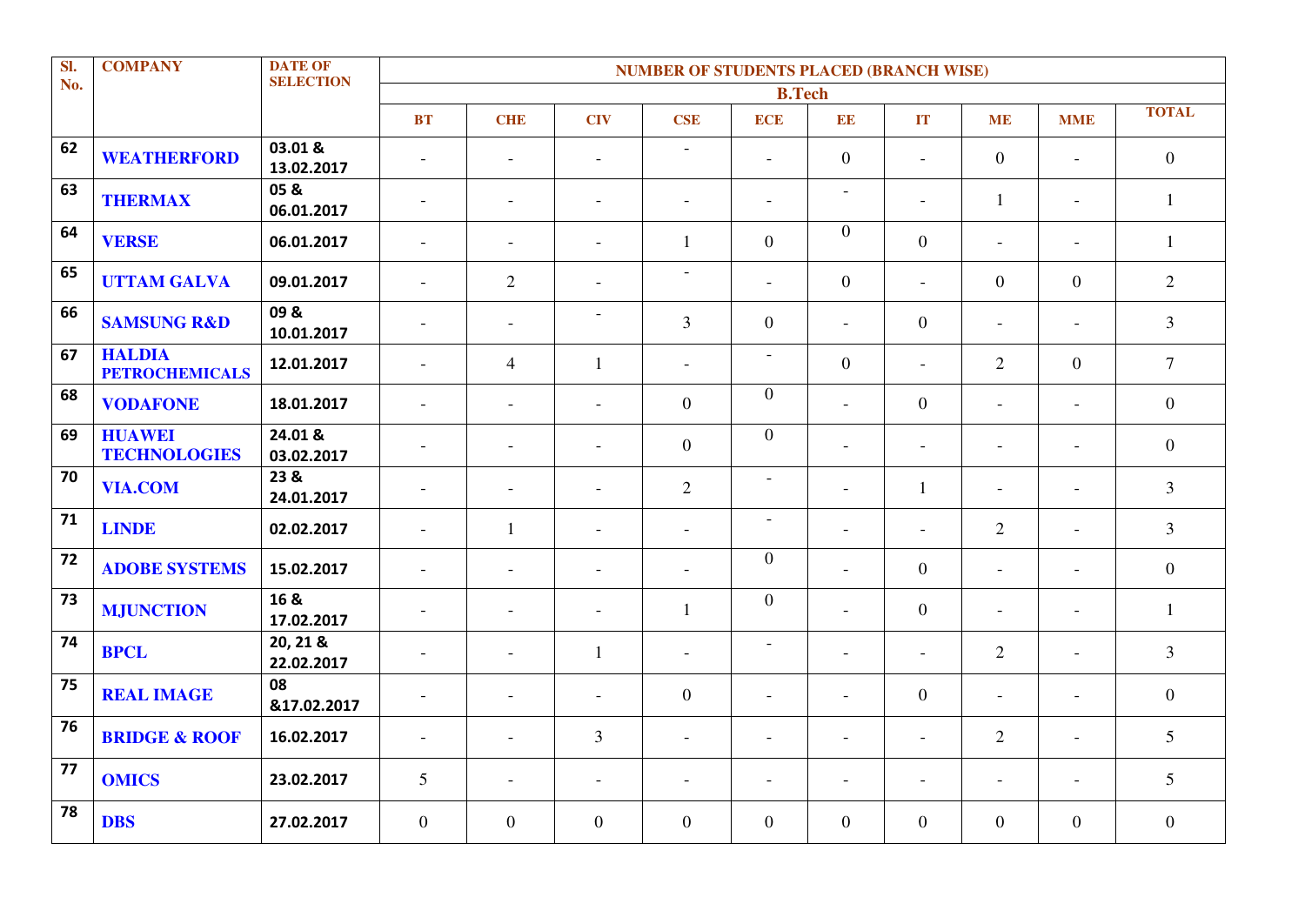| SI. | <b>COMPANY</b>                         | <b>DATE OF</b>     | <b>NUMBER OF STUDENTS PLACED (BRANCH WISE)</b> |                          |                          |                          |                          |                          |                          |                          |                          |                |  |
|-----|----------------------------------------|--------------------|------------------------------------------------|--------------------------|--------------------------|--------------------------|--------------------------|--------------------------|--------------------------|--------------------------|--------------------------|----------------|--|
| No. |                                        | <b>SELECTION</b>   |                                                |                          |                          |                          | <b>B.Tech</b>            |                          |                          |                          |                          |                |  |
|     |                                        |                    | <b>BT</b>                                      | <b>CHE</b>               | <b>CIV</b>               | <b>CSE</b>               | <b>ECE</b>               | EE                       | IT                       | <b>ME</b>                | <b>MME</b>               | <b>TOTAL</b>   |  |
| 79  | <b>VOITH PAPER</b>                     | 06.03.2017         | $\blacksquare$                                 | $\mathbf{1}$             | $\overline{\phantom{a}}$ | $\overline{\phantom{a}}$ | $\bar{a}$                | $\overline{\phantom{a}}$ | $\overline{a}$           | $\mathbf{0}$             | $\overline{\phantom{a}}$ | $\mathbf{1}$   |  |
| 80  | <b>SANKALP</b><br><b>SEMICONDUCTOR</b> | 07.03.2017         | $\blacksquare$                                 | $\blacksquare$           | $\overline{\phantom{a}}$ | $\blacksquare$           | $\overline{0}$           | $\overline{0}$           | $\overline{a}$           | $\overline{\phantom{a}}$ | $\blacksquare$           | $\overline{0}$ |  |
| 81  | <b>IOCL</b>                            | 10.03.2017         | $\overline{\phantom{a}}$                       | $\blacksquare$           | $\overline{a}$           | $\overline{\phantom{a}}$ | $\overline{4}$           | $\overline{\phantom{a}}$ | $\overline{a}$           | 5                        | $\overline{a}$           | 9              |  |
| 82  | <b>INTAS</b><br><b>PHARMACEUTICALS</b> | 20.03.2017         | $\mathbf{1}$                                   | $\overline{\phantom{a}}$ | $\overline{\phantom{a}}$ | $\overline{\phantom{a}}$ | $\overline{\phantom{a}}$ | $\overline{\phantom{a}}$ | $\overline{a}$           | $\overline{\phantom{a}}$ | $\blacksquare$           | $\mathbf{1}$   |  |
| 83  | <b>FLEAPO</b><br><b>CORPORATION</b>    | 25.03.2017         | $\overline{\phantom{a}}$                       | $\overline{\phantom{a}}$ | $\blacksquare$           | $\boldsymbol{0}$         | $\overline{0}$           | $\overline{\phantom{a}}$ | $\overline{0}$           | $\overline{\phantom{a}}$ | $\overline{\phantom{a}}$ | $\overline{0}$ |  |
| 84  | <b>EWS</b>                             | 31.03.2017         | $\overline{0}$                                 | 2                        | $\overline{a}$           | $\overline{\phantom{a}}$ | $\boldsymbol{0}$         | $\overline{\phantom{a}}$ | L,                       | $\mathbf{1}$             | $\boldsymbol{0}$         | $\overline{3}$ |  |
| 85  | <b>OPAL</b>                            | 07.04.2017         | $\sim$                                         | $\overline{4}$           |                          | $\sim$                   | $\overline{\phantom{a}}$ | $\overline{\phantom{a}}$ | $\overline{\phantom{a}}$ | $\overline{\phantom{a}}$ | $\overline{a}$           | $\overline{4}$ |  |
| 86  | <b>NALCO WATER</b>                     | 13.04.2017         | $\overline{a}$                                 | $\mathbf{1}$             | $\overline{\phantom{a}}$ | $\blacksquare$           | $\sim$                   | $\sim$                   | $\overline{a}$           | $\overline{\phantom{a}}$ | $\overline{a}$           | $\mathbf{1}$   |  |
| 87  | <b>ACUVATE</b>                         | 14 &<br>15.04.2017 | $\overline{2}$                                 | $\overline{a}$           | $\overline{\phantom{a}}$ | $\overline{\phantom{a}}$ | $\sim$                   | $\mathbf{1}$             | $\overline{a}$           | $\overline{\phantom{a}}$ | $\mathbf{1}$             | $\overline{4}$ |  |
| 88  | <b>SIMPLEX</b>                         | 19.04.2017         | $\overline{\phantom{a}}$                       | $\overline{\phantom{a}}$ | $\overline{7}$           | $\overline{\phantom{a}}$ | $\overline{\phantom{a}}$ | $\overline{\phantom{a}}$ | L,                       | $\overline{\phantom{a}}$ | $\overline{\phantom{a}}$ | $\overline{7}$ |  |
| 89  | <b>MIDHANI</b>                         | 20.04.2017         | $\overline{\phantom{a}}$                       | $\overline{\phantom{a}}$ | $\overline{\phantom{a}}$ | $\overline{\phantom{a}}$ | $\overline{\phantom{a}}$ | $\mathbf{1}$             | $\overline{a}$           | $\overline{3}$           | $\mathbf{1}$             | 5              |  |
| 90  | <b>AFCONS</b>                          | 20.04.2017         | $\overline{\phantom{a}}$                       | $\equiv$                 | 2                        | $\overline{\phantom{a}}$ | $\overline{\phantom{a}}$ | $\overline{\phantom{a}}$ | $\overline{a}$           | $\overline{\phantom{a}}$ | $\blacksquare$           | $\overline{2}$ |  |
| 91  | <b>IPCL</b>                            | 21.04.2017         | $\blacksquare$                                 | $\equiv$                 | $\blacksquare$           | $\blacksquare$           | $\sim$                   | $\mathbf{1}$             | $\overline{a}$           | $\overline{2}$           | $\overline{\phantom{a}}$ | $\overline{3}$ |  |
| 92  | TIL                                    | 09.05.2017         | $\overline{\phantom{a}}$                       | $\overline{\phantom{a}}$ | $\blacksquare$           | $\overline{\phantom{a}}$ | $\overline{\phantom{a}}$ | $\mathbf{0}$             | ۳                        | $\overline{0}$           | $\blacksquare$           | $\overline{0}$ |  |
| 93  | <b>RELIANCE</b><br><b>DEFENCE</b>      | 15.05.2017         | $\blacksquare$                                 | $\overline{a}$           | $\overline{a}$           | $\blacksquare$           | $\overline{a}$           | $\mathbf{0}$             | $\overline{a}$           | $\overline{4}$           | $\overline{2}$           | 6              |  |
| 94  | <b>INTERSOFT KK</b>                    | 17.05.2017         | $\blacksquare$                                 | $\blacksquare$           | $\overline{\phantom{a}}$ | $\boldsymbol{0}$         | $\overline{0}$           | $\overline{2}$           | $\mathbf{1}$             | $\overline{\phantom{a}}$ | $\equiv$                 | $\overline{3}$ |  |
| 95  | <b>KOTAK</b><br><b>MAHINDRA</b>        | 18.05.2017         | $\mathbf{1}$                                   | $\blacksquare$           |                          |                          | $\overline{\phantom{a}}$ |                          |                          |                          | $\overline{\phantom{a}}$ | $\mathbf{1}$   |  |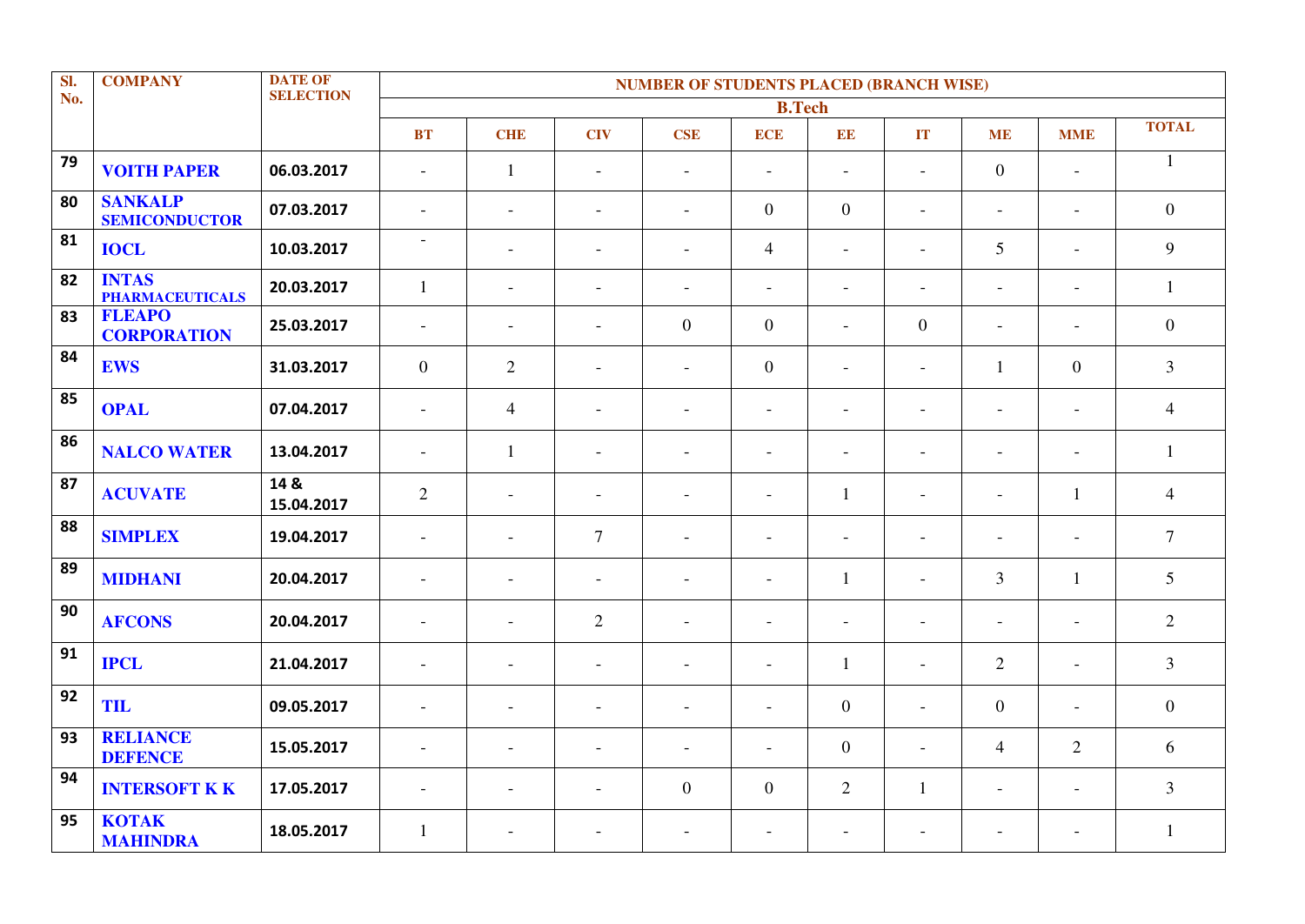| SI.<br><b>DATE OF</b><br><b>COMPANY</b><br><b>NUMBER OF STUDENTS PLACED (BRANCH WISE)</b><br><b>SELECTION</b><br>No. |                                 |            |                          |                          |                          |                          |                          |                          |                          |                          |                          |                |
|----------------------------------------------------------------------------------------------------------------------|---------------------------------|------------|--------------------------|--------------------------|--------------------------|--------------------------|--------------------------|--------------------------|--------------------------|--------------------------|--------------------------|----------------|
|                                                                                                                      |                                 |            |                          |                          |                          |                          | <b>B.Tech</b>            |                          |                          |                          |                          |                |
|                                                                                                                      |                                 |            | <b>BT</b>                | <b>CHE</b>               | <b>CIV</b>               | <b>CSE</b>               | <b>ECE</b>               | $\mathbf{EE}$            | $\mathbf{IT}$            | <b>ME</b>                | <b>MME</b>               | <b>TOTAL</b>   |
| 96                                                                                                                   | <b>AUTO NINJA</b>               | 19.05.2017 | $\blacksquare$           | $\mathbf{1}$             |                          |                          | $\overline{a}$           |                          | $\overline{a}$           | $\overline{\phantom{0}}$ |                          | $\mathbf{1}$   |
| 97                                                                                                                   | <b>GUJRAT</b><br><b>GUARDIA</b> | 23.05.2017 | $\overline{\phantom{a}}$ | $\mathbf{1}$             | $\overline{\phantom{a}}$ | $\overline{\phantom{a}}$ | $\overline{a}$           | $\equiv$                 | $\blacksquare$           | $\overline{\phantom{a}}$ | $\sim$                   | $\mathbf{1}$   |
| 98                                                                                                                   | <b>NEO METALIKS</b>             | 24.05.2017 | $\blacksquare$           |                          | $\overline{a}$           |                          | $\blacksquare$           |                          | $\blacksquare$           | $\overline{\phantom{a}}$ | $\mathbf{1}$             | $\mathbf{1}$   |
| 99                                                                                                                   | <b>IFB</b>                      | 30.05.2017 | $\blacksquare$           |                          | $\overline{a}$           |                          | $\overline{a}$           |                          | $\overline{a}$           | $\boldsymbol{0}$         | $\overline{a}$           | $\overline{0}$ |
| 100                                                                                                                  | <b>DAIMLER</b>                  | 01.06.2017 | $\overline{\phantom{a}}$ |                          | $\sim$                   | $\blacksquare$           | $\overline{a}$           | $\overline{\phantom{a}}$ | $\blacksquare$           | $\mathbf{1}$             | $\blacksquare$           | $\mathbf{1}$   |
| 101                                                                                                                  | <b>QUALICOM</b>                 | 06.06.2017 | $\blacksquare$           | $\mathbf{2}$             | $\overline{a}$           | $\overline{a}$           | $\overline{\phantom{a}}$ | $\equiv$                 | $\sim$                   | $\mathfrak{Z}$           | $\overline{a}$           | 5              |
| 102                                                                                                                  | <b>FLIPKART</b>                 | 08.06.2017 | $\overline{\phantom{a}}$ | $\overline{\phantom{a}}$ | $\sim$                   | $\blacksquare$           | $\overline{\phantom{a}}$ | $\overline{\phantom{a}}$ | $\overline{\phantom{a}}$ | $\overline{\phantom{a}}$ | $\mathbf{1}$             | $\mathbf{1}$   |
| 103                                                                                                                  | <b>BHUSHAN STEEL</b>            | 12.06.2017 | $\overline{\phantom{a}}$ | $\overline{\phantom{a}}$ | $\overline{\phantom{a}}$ | $\overline{\phantom{a}}$ | $\overline{\phantom{a}}$ | $\overline{3}$           | $\blacksquare$           | 5                        | 9                        | 17             |
| 104                                                                                                                  | <b>JACOBS</b>                   | 14.06.2017 | $\blacksquare$           | $\overline{0}$           | $\boldsymbol{0}$         | $\overline{a}$           | $\blacksquare$           | $\overline{0}$           | $\overline{a}$           | $\mathbf{0}$             | $\overline{a}$           | $\overline{0}$ |
| 105                                                                                                                  | <b>OLA CABS</b>                 | 20.06.2017 | $\overline{\phantom{a}}$ | $\overline{\phantom{a}}$ | $\overline{\phantom{a}}$ | $\overline{0}$           | $\overline{0}$           | $\equiv$                 | $\mathbf{0}$             | $\mathbf{0}$             | $\overline{\phantom{a}}$ | $\overline{0}$ |
| <b>Strength</b>                                                                                                      |                                 |            | 66                       | 53                       | 54                       | 86                       | 95                       | 87                       | 85                       | 132                      | 73                       | 731            |
|                                                                                                                      | <b>Total Placed</b>             |            | 39                       | 32                       | 26                       | 64                       | 66                       | 48                       | 62                       | 83                       | 40                       | 460            |
|                                                                                                                      | <b>Percentage Placed</b>        |            | 59.09                    | 60.38                    | 48.15                    | 74.42                    | 69.47                    | 55.17                    | 72.94                    | 62.88                    | 54.79                    | 62.93          |
| <b>Total Job Offered</b>                                                                                             |                                 |            | 41                       | 45                       | 29                       | 70                       | 77                       | 59                       | 65                       | 97                       | 43                       | 526            |
|                                                                                                                      | <b>Double Jobs</b>              |            | $\overline{2}$           | 12                       | $\overline{\mathbf{3}}$  | 6                        | $\boldsymbol{9}$         | 11                       | $\overline{\mathbf{3}}$  | 12                       | $\overline{\mathbf{3}}$  | 61             |
| $> Two$ Jobs                                                                                                         |                                 |            | $\boldsymbol{0}$         | $\mathbf{1}$             | $\boldsymbol{0}$         | $\bf{0}$                 | $\overline{2}$           | $\bf{0}$                 | $\boldsymbol{0}$         | $\overline{2}$           | $\mathbf{0}$             | 5              |